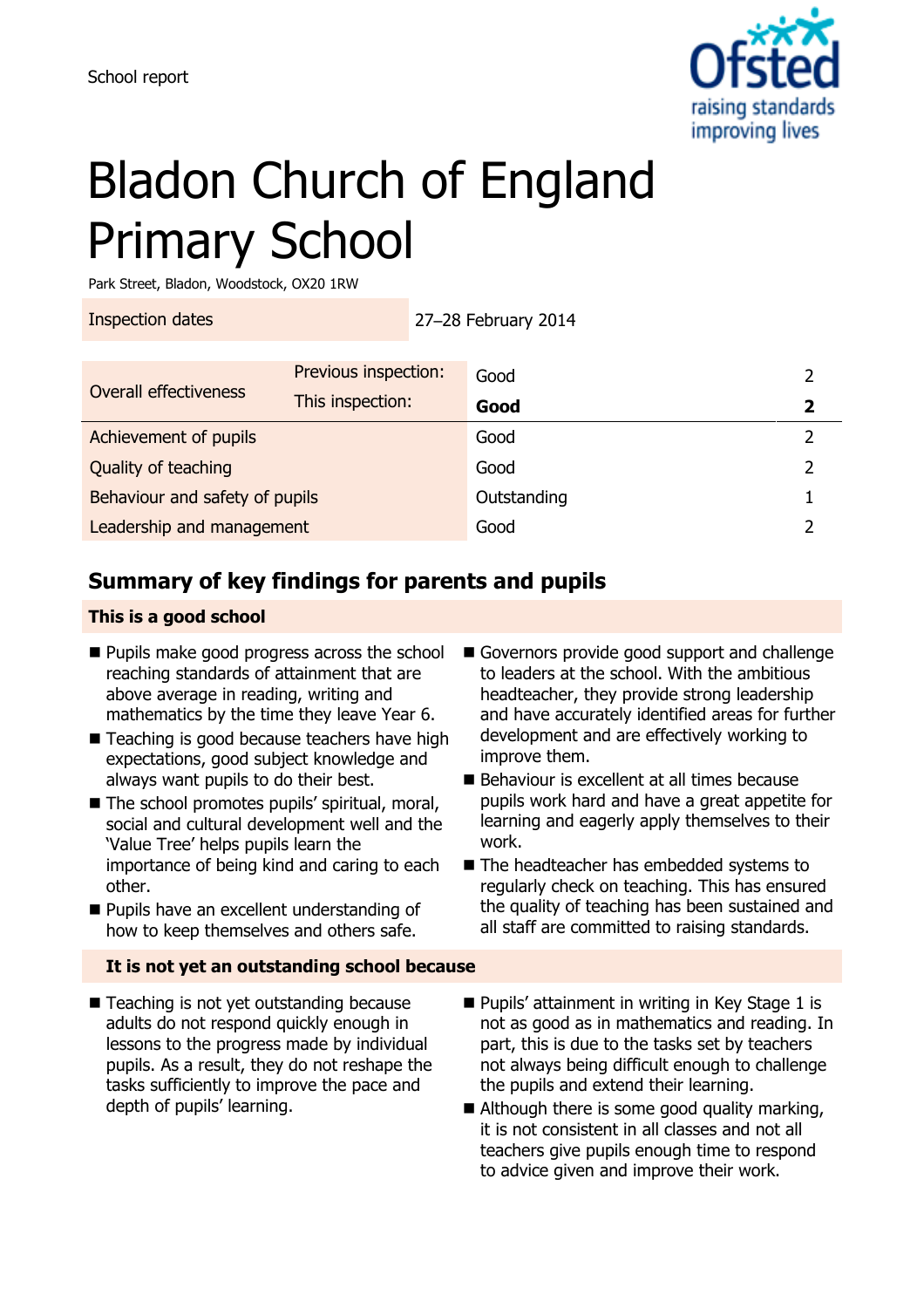### **Information about this inspection**

- The inspector visited 11 lessons, of which eight were observed jointly with senior leaders. In addition, short visits were made to lessons and school assemblies were observed.
- The inspector met with a group of pupils and talked to them about their work. Meetings were also held with senior leaders, governors and a representative from the local authority.
- **Pupils of different ages were heard read and they were observed during their breaks and at** lunchtime.
- The inspector took account of the 20 responses to the online Parent View survey as well as the eight questionnaires completed by members of staff.
- Documentation analysed included that related to safeguarding, the school's information on pupils' current progress, checks on the quality of teaching, the allocation of additional pupil premium and sports funding, pupils' work, governance, teachers' performance, school selfevaluation and improvement planning.

# **Inspection team**

Kerry Rochester, Lead inspector **Additional Inspector**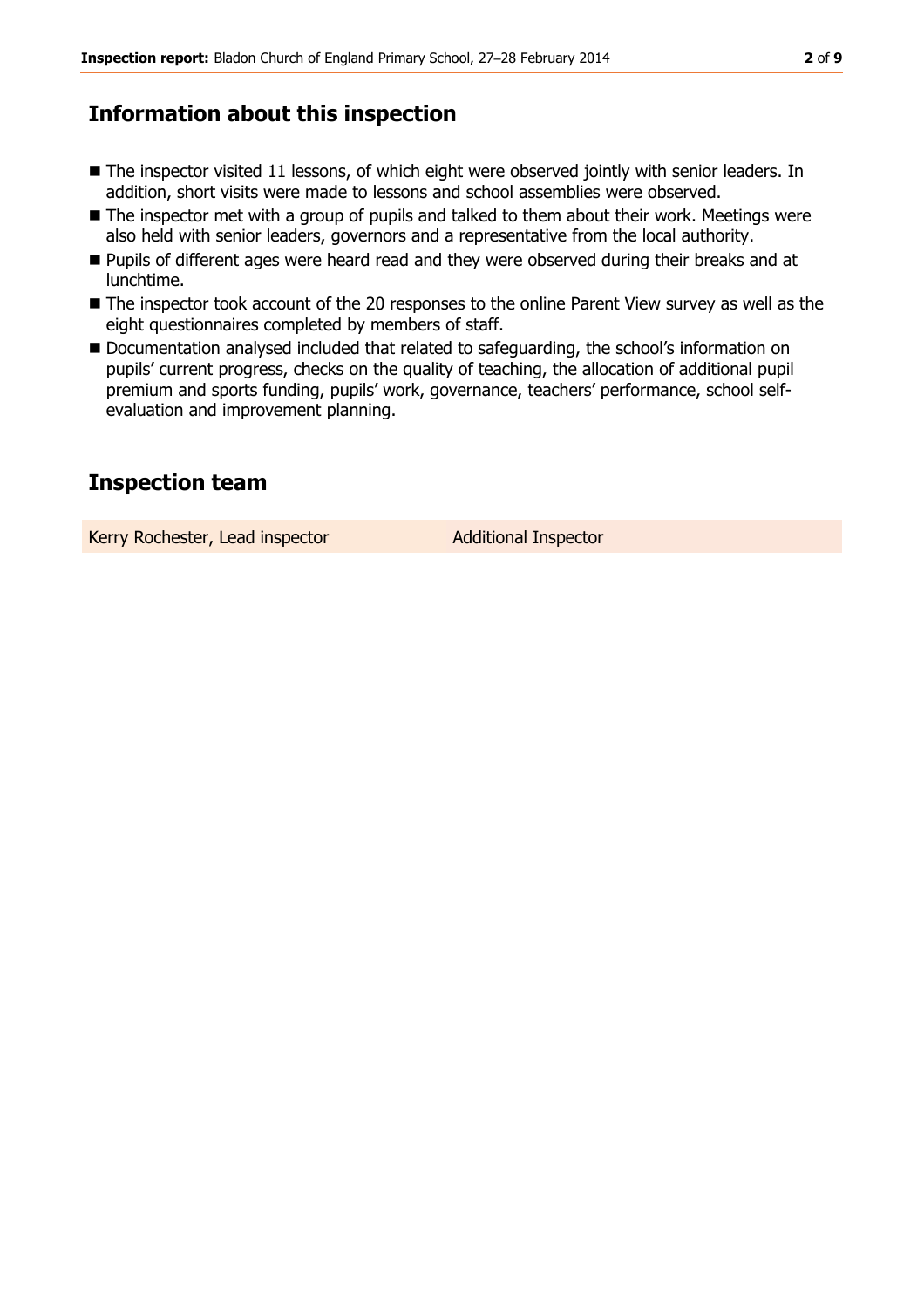# **Full report**

# **Information about this school**

- The school is much smaller than most other primary schools. There are four classes in total. A Reception class, a mixed Years 1 and 2 class, a mixed Years 3 and 4 class and a mixed Years 5 and 6 class.
- The proportion of pupils who are eligible for pupil premium funding is lower than the national average. The pupil premium is additional funding for those pupils known to be eligible for free school meals, children that are looked after by the local authority and children of service families. There are no pupils who are looked after by the local authority and no pupils from service families currently at the school.
- The proportion of pupils from minority ethnic backgrounds and those who speak English as an additional language is below the national average.
- The number of pupils supported at school action is in line with the national average.
- The number of pupils supported at school action plus or who have a statement of special educational needs is below the national average.
- The school has breakfast and after-school clubs, which were looked at as part of this inspection.
- A new headteacher has been appointed since the previous inspection.
- The school meets the government's current floor standards, which set the minimum expectations for pupils' attainment and progress.

## **What does the school need to do to improve further?**

- Raise attainment in writing at the end of Key Stage 1 by:
	- − ensuring teachers use the checks they make on pupils' progress to carefully plan a sequence of lessons which build on pupils' previous knowledge and skills
	- − providing pupils with greater challenge in the written tasks set.
- Improve the quality of teaching so that more is outstanding by:
	- − ensuring teachers respond in lessons to their observations to how well individual pupils are doing to reshape tasks and improve pupils' learning further
	- − ensuring all teachers provide clear written feedback to pupils on how they can improve their work and ensure they are given the opportunity to respond to the guidance.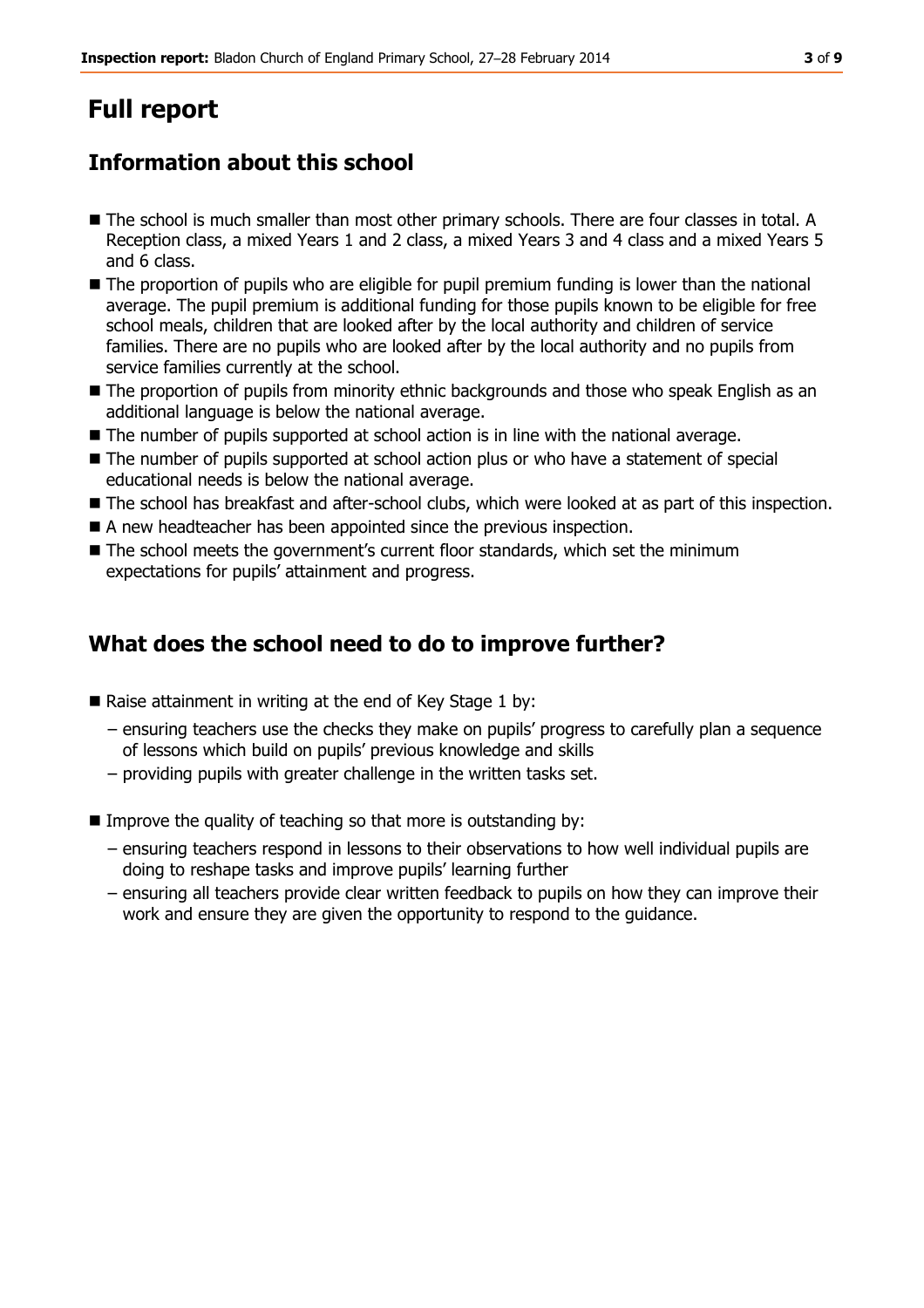# **Inspection judgements**

#### **The achievement of pupils is good**

- 
- Children's knowledge and skills when they start in Reception are as expected. The effective use of adult support to target the children's individual needs as they enter the school ensures children settle quickly and make good progress so by the end of Reception they reach average standards and are prepared for Year 1. Across Key Stage 1 pupils make good progress in reading and mathematics attaining standards above the national picture. Progress in writing is not as good, and pupils do not achieve as well. This is because teachers do not make sufficient use of their knowledge of the pupils' writing skills to plan tasks which are challenging and which help move pupils on in their learning.
- Key Stage 2 pupils make good progress in reading and mathematics and outstanding progress in writing. Results in national tests at the end of Year 6 are consistently above average. The school's data on current pupils' progress supported by the work seen in their books and in lessons suggest that these high levels of attainment are likely to be sustained.
- The school has successfully improved the quality of teaching of the sounds that letters make across the Early Years Foundation Stage and Years 1 and 2. This has resulted in pupils making above expected progress so that the number of pupils reaching the expected standard at the end of Year 1 in 2013 was well above the national average.
- Through the good individual support they receive, disabled pupils and those who have special educational needs make equally good progress as their peers.
- **Pupil premium funding is used effectively to provide individual support for the few pupils who** receive it. This has ensured they make good progress in line with their peers. School evidence shows that the school is successfully closing the attainment gap of these pupils across the school. The gap in their attainment in 2013 showed they were behind their peers in school by two terms in mathematics. However, they were ahead of their peers by approximately four terms in reading and one and a half terms in writing.
- The achievement of pupils from different ethnic groups or those who speak English as an additional language compares well with other pupils in school so that by the end of Year 6 they similarly attain standards above average.
- The more-able pupils make good progress in reading, writing and mathematics in line with their peers and achieve standards well above average at the end of Key Stage 2.

#### **The quality of teaching is good**

- $\blacksquare$  Teaching is good with some that is outstanding.
- The very small class sizes across the school mean staff know individual pupils well. Teachers treat pupils with respect and are interested in what they have to say. There are excellent relationships between staff and pupils. As a result, they are confident learners and have excellent attitudes to their work.
- **Teachers are enthusiastic, have good subject knowledge and use questioning well to check** pupils' knowledge and understanding in order to move their learning on.
- Teaching in the Early Years Foundation Stage is good. The newly developed outdoor classroom is used in an imaginative and meaningful way by staff. This was seen during the inspection when staff encouraged the children to use the stimulating resources to build a pirate ship. They then skillfully developed role-play opportunities, which supported the children's good development in speaking and listening.
- The good quality teaching of reading to the younger children lays the foundation for developing fluent reading skills across the school. Pupils enjoy reading a range of stories both in their guided reading sessions and at home.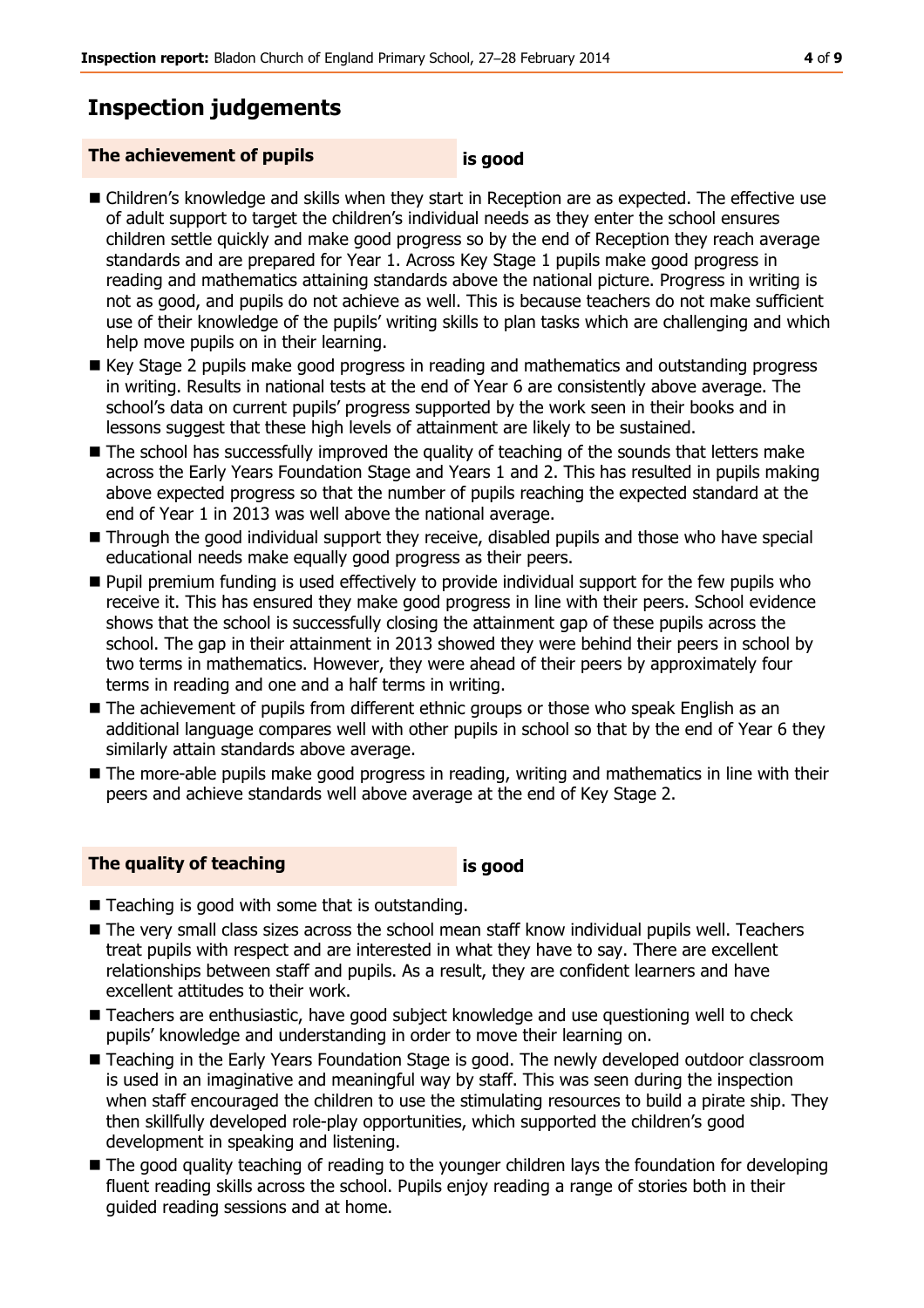- Additional adults make a good contribution in supporting pupils who have particular learning needs. This occurs both within lessons and in extra booster groups. As a result, these pupils remain engaged in their learning and enjoy being challenged to become as successful as other pupils.
- While teaching has some strengths, just occasionally, teachers do not make enough use of checks on pupils' progress during the lessons to adapt the work given to the pupils that are finding it too difficult or too easy. As a result, the progress of a few pupils slows.
- In examples of good practice, in their marking of pupils' work, teachers' written comments recognise success and provide guidance for pupils on how they can improve their work and what the next steps in their learning are. However, this good practice is not consistent across the school and teachers do not ensure pupils take note of their comments and respond to them.
- The parents who responded to the questionnaire thought that their children were taught well and made good progress at the school.

#### **The behaviour and safety of pupils is outstanding**

- The behaviour of pupils is outstanding. Pupils are courteous, show consideration of others and support each other in lessons, in the playground and during breakfast and after-school club. They have excellent attitudes to learning and show a high level of engagement in their lessons. Pupils in Year 6 are very well prepared for the next stage in their education.
- **Pupils play a very active role in the life of the school and have a keen sense of their personal** responsibility for making sure that the school is a safe and enjoyable place for everyone. This is clearly evident in the way older pupils support younger ones.
- The school successfully promotes equality of opportunity and ensures that there is no discrimination. This is evident in the delightful relationships and atmosphere around the school as pupils of different ages and backgrounds are reflective and have a good understanding of fairness and how to work together in all they do.
- The school's work to keep pupils safe and secure is outstanding. Pupils have an excellent understanding and awareness of the dangers of the misuse of the internet and social networking sites. They talk confidently about different types of bullying and report that bullying of any kind is extremely rare in school.
- **Pupils demonstrate a strong sense of responsibility through their commitment to school council** work and regularly vote on which charity to support through various fundraising activities.
- **Pupils are punctual to school and to lessons and their attendance is well above average.**
- Pupils say that behaviour over time is good and very few pupils misbehave. This is supported by the school records, which show no incidents of disruptive behaviour over time.
- **Parents are in total agreement with the pupils and feel that their children are kept safe in school** and behave well.

#### **The leadership and management are good**

- The commitment and drive of the headteacher in sharing his high expectations with staff, parents and pupils has created a positive climate for school improvement, which is shared by everyone.
- The school's systems for managing teachers' targets are rigorous and make a strong contribution to improvements in teaching. The headteacher is fully aware of the need to develop teaching further as yet not enough teaching across the school is outstanding.
- Coordinators carry out their roles conscientiously and enthusiastically. They have a good understanding of pupil tracking and use this to alter and adjust support for some of the pupils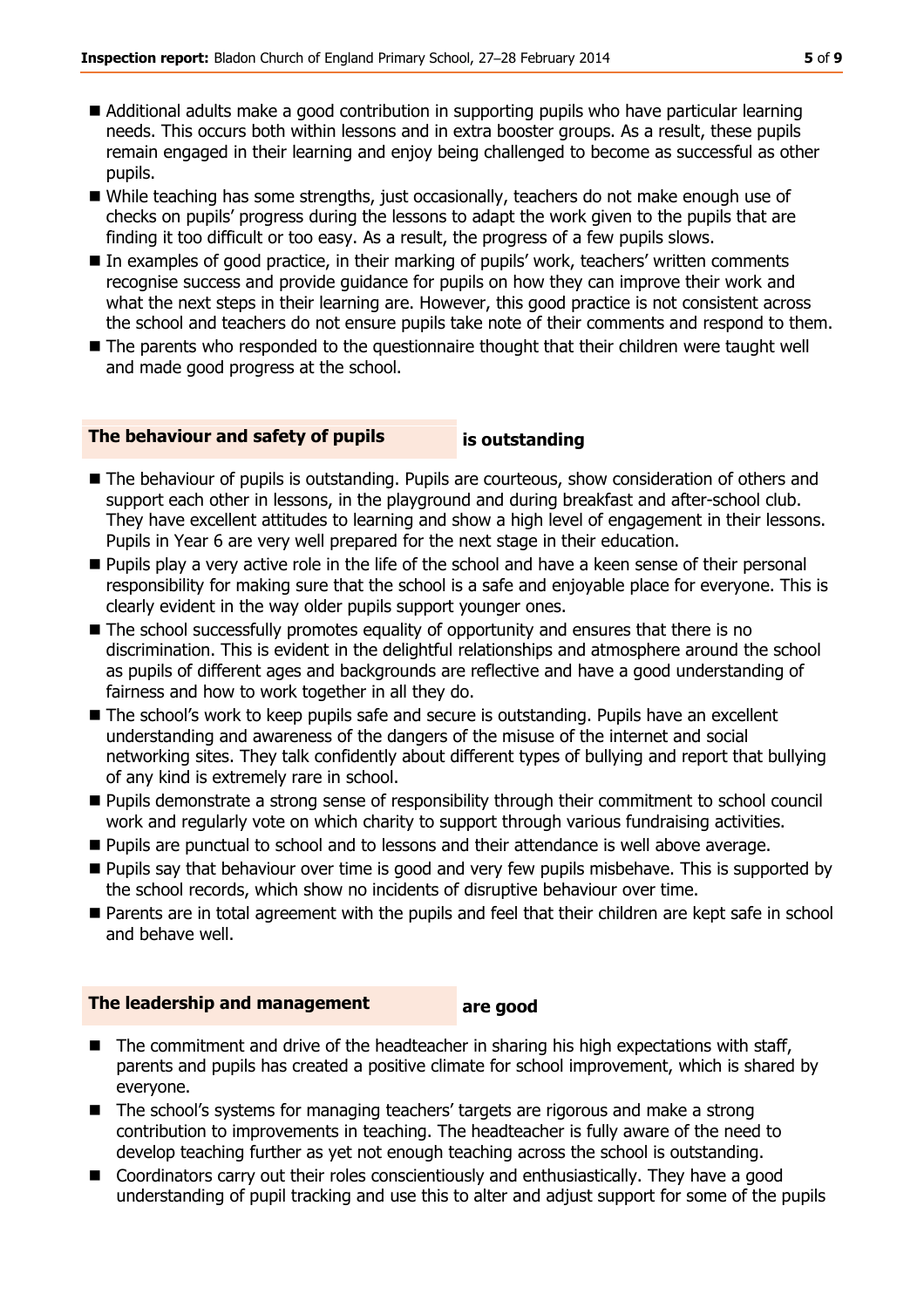at risk of not doing so well in school. This is ensuring they make good progress.

- The good curriculum supports the pupils' spiritual, moral, social and cultural development which is promoted well through music, assemblies, sports and many activities that celebrate diversity.
- The government's primary sports funding is used well to employ a physical educational sports specialist who has raised the quality of teaching and the profile of sports across the school. Pupils learn team-building skills because they have more opportunities to participate in matches and sporting competitions each term.
- The local authority recognises the quality of this school and contributes good support when requested.
- **The governance of the school:**
	- Governors are experienced and bring a variety of strengths to the governing body from their occupations. They seek further training to ensure they are robust in their governance.
	- Governors ensure safeguarding procedures are securely in place and risk assessments cover all aspects of school activities, including educational visits.
	- They visit the school regularly; as a result they have a good knowledge of the school's strengths and weaknesses. They fully support the headteacher and his strong drive for further improvement. This means that senior leaders receive a good level of challenge and support from the governors.
	- Governors have a good understanding of how well pupils are doing compared to other schools nationally. They know, for example, how much additional funding is provided, how this is spent and whether such funding is leading to improved results.
	- Governors understand and support the way in which leaders manage and improve the staff's performance and how this links to pay progression.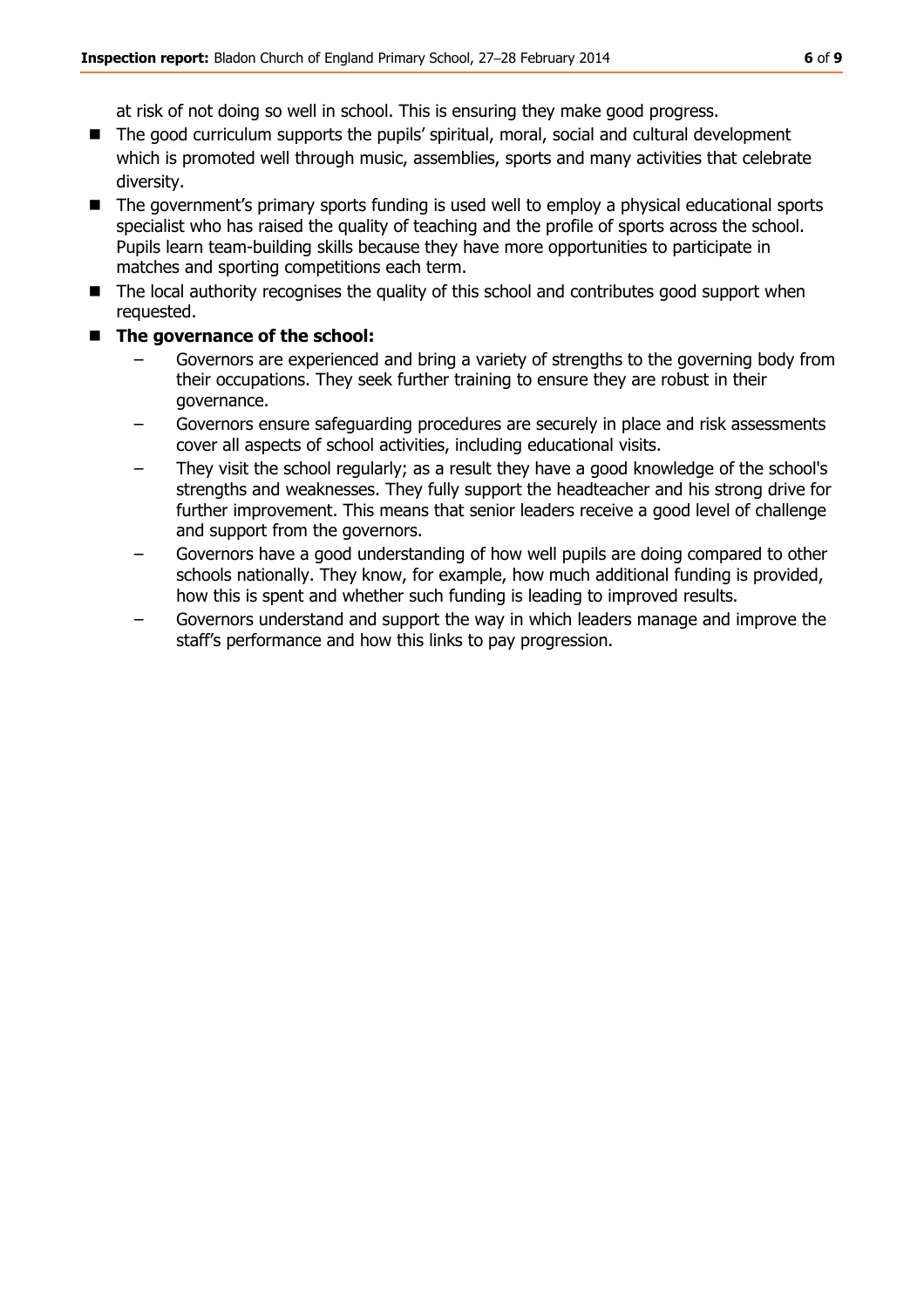# **What inspection judgements mean**

| <b>School</b> |                         |                                                                                                                                                                                                                                                                                                                                                                         |
|---------------|-------------------------|-------------------------------------------------------------------------------------------------------------------------------------------------------------------------------------------------------------------------------------------------------------------------------------------------------------------------------------------------------------------------|
| <b>Grade</b>  | <b>Judgement</b>        | <b>Description</b>                                                                                                                                                                                                                                                                                                                                                      |
| Grade 1       | Outstanding             | An outstanding school is highly effective in delivering outcomes<br>that provide exceptionally well for all its pupils' needs. This<br>ensures that pupils are very well equipped for the next stage of<br>their education, training or employment.                                                                                                                     |
| Grade 2       | Good                    | A good school is effective in delivering outcomes that provide well<br>for all its pupils' needs. Pupils are well prepared for the next stage<br>of their education, training or employment.                                                                                                                                                                            |
| Grade 3       | Requires<br>improvement | A school that requires improvement is not yet a good school, but it<br>is not inadequate. This school will receive a full inspection within<br>24 months from the date of this inspection.                                                                                                                                                                              |
| Grade 4       | Inadequate              | A school that has serious weaknesses is inadequate overall and<br>requires significant improvement but leadership and management<br>are judged to be Grade 3 or better. This school will receive regular<br>monitoring by Ofsted inspectors.                                                                                                                            |
|               |                         | A school that requires special measures is one where the school is<br>failing to give its pupils an acceptable standard of education and<br>the school's leaders, managers or governors have not<br>demonstrated that they have the capacity to secure the necessary<br>improvement in the school. This school will receive regular<br>monitoring by Ofsted inspectors. |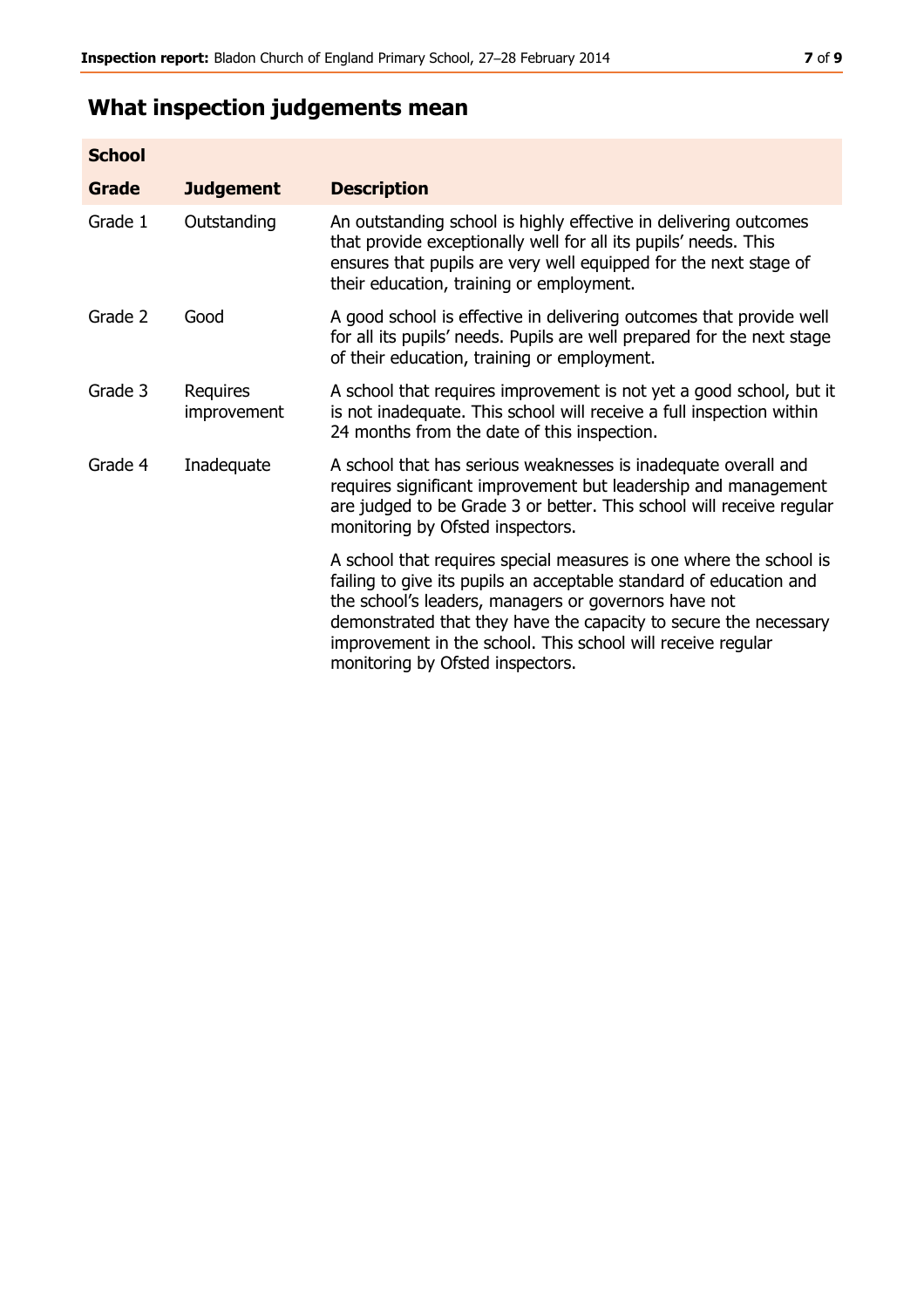### **School details**

| Unique reference number  | 123119      |
|--------------------------|-------------|
| <b>Local authority</b>   | Oxfordshire |
| <b>Inspection number</b> | 431430      |

This inspection of the school was carried out under section 5 of the Education Act 2005.

| <b>Type of school</b>               | Primary                      |
|-------------------------------------|------------------------------|
| <b>School category</b>              | Voluntary controlled         |
| Age range of pupils                 | $4 - 11$                     |
| <b>Gender of pupils</b>             | Mixed                        |
| Number of pupils on the school roll | 83                           |
| <b>Appropriate authority</b>        | Oxfordshire                  |
| <b>Chair</b>                        | Ray Banks                    |
| <b>Headteacher</b>                  | Simon Isherwood              |
| Date of previous school inspection  | 17 March 2009                |
| <b>Telephone number</b>             | 01993 811192                 |
| <b>Fax number</b>                   | 01993 811192                 |
| <b>Email address</b>                | Head.3146@bladon.oxon.sch.uk |